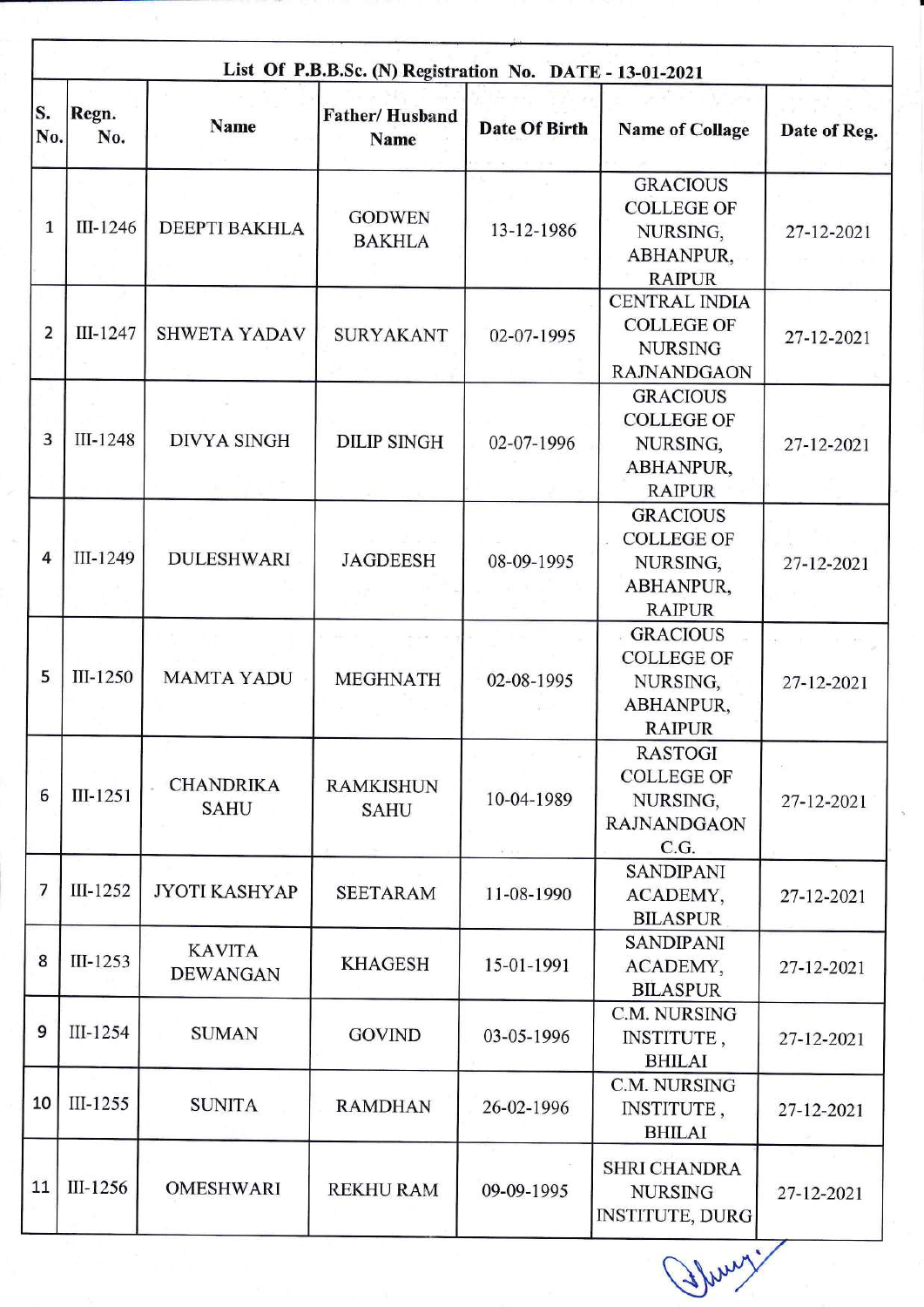| 12 | III-1257 | <b>TIKESHWARI</b><br><b>SAHU</b>  | <b>TIJ KUMAR</b><br><b>SAHU</b> | 05-02-1988 | <b>SHRI CHANDRA</b><br><b>NURSING</b><br><b>INSTITUTE, DURG</b>                   | 27-12-2021 |
|----|----------|-----------------------------------|---------------------------------|------------|-----------------------------------------------------------------------------------|------------|
| 13 | III-1258 | <b>DEEPSHIKHA</b><br><b>SAHU</b>  | <b>ASHWANEE</b><br><b>SAHU</b>  | 24-07-1997 | P.G. COLLEGE OF<br>NURSING, BHILAI                                                | 27-12-2021 |
| 14 | III-1259 | <b>NEHA</b>                       | <b>VINOD KUMAR</b>              | 08-05-1996 | <b>SHRI CHANDRA</b><br><b>NURSING</b><br><b>INSTITUTE, DURG</b>                   | 27-12-2021 |
| 15 | III-1260 | <b>CHITRAREKHA</b><br><b>SAHU</b> | <b>RAM SEVAK</b><br><b>SAHU</b> | 01-01-1994 | <b>SANDIPANI</b><br>ACADEMY,<br>ACHHOTI, DURG                                     | 29-12-2021 |
| 16 | III-1261 | <b>GAYATRI SAHU</b>               | <b>MOTI RAM</b>                 | 19-12-1995 | <b>CENTRAL INDIA</b><br><b>COLLEGE OF</b><br><b>NURSING</b><br><b>RAJNANDGAON</b> | 03-01-2022 |
| 17 | III-1262 | <b>MANJU SAHU</b>                 | <b>VINOD KUMAR</b>              | 14-03-1993 | <b>GRACIOUS</b><br><b>COLLEGE OF</b><br>NURSING,<br>ABHANPUR,<br><b>RAIPUR</b>    | 03-01-2022 |
| 18 | III-1263 | <b>NIRASHI</b>                    | <b>MANBODHI</b>                 | 29-05-1993 | <b>GRACIOUS</b><br><b>COLLEGE OF</b><br>NURSING.<br>ABHANPUR,<br><b>RAIPUR</b>    | 03-01-2022 |
| 19 | III-1264 | <b>CHUNESHVARI</b>                | <b>TULA RAM</b>                 | 15-08-1995 | P.G. COLLEGE OF<br><b>NURSING, BHILAI</b>                                         | 04-01-2022 |
| 20 | III-1265 | <b>ALKA SINHA</b>                 | <b>ATMA RAM</b><br><b>SINHA</b> | 30-07-1997 | <b>GRACIOUS</b><br><b>COLLEGE OF</b><br>NURSING,<br>ABHANPUR,<br><b>RAIPUR</b>    | 04-01-2022 |
| 21 | III-1266 | <b>MONI JAISWAL</b>               | <b>RAMAVTAR</b>                 | 04-02-1995 | P.G. COLLEGE OF<br>NURSING, BHILAI                                                | 04-01-2022 |
| 22 | III-1267 | <b>ANUSUIYA</b>                   | <b>JAGDISH</b><br><b>PRASAD</b> | 05-08-1994 | <b>GOVT. COLLEGE</b><br>OF NURSING,<br><b>RAIPUR</b>                              | 04-01-2022 |
| 23 | III-1268 | <b>SUBHASHINI</b><br><b>LAHRE</b> | <b>LALCHAND</b><br><b>LAHRE</b> | 16-11-1991 | <b>GRACIOUS</b><br><b>COLLEGE OF</b><br>NURSING,<br>ABHANPUR,<br><b>RAIPUR</b>    | 04-01-2022 |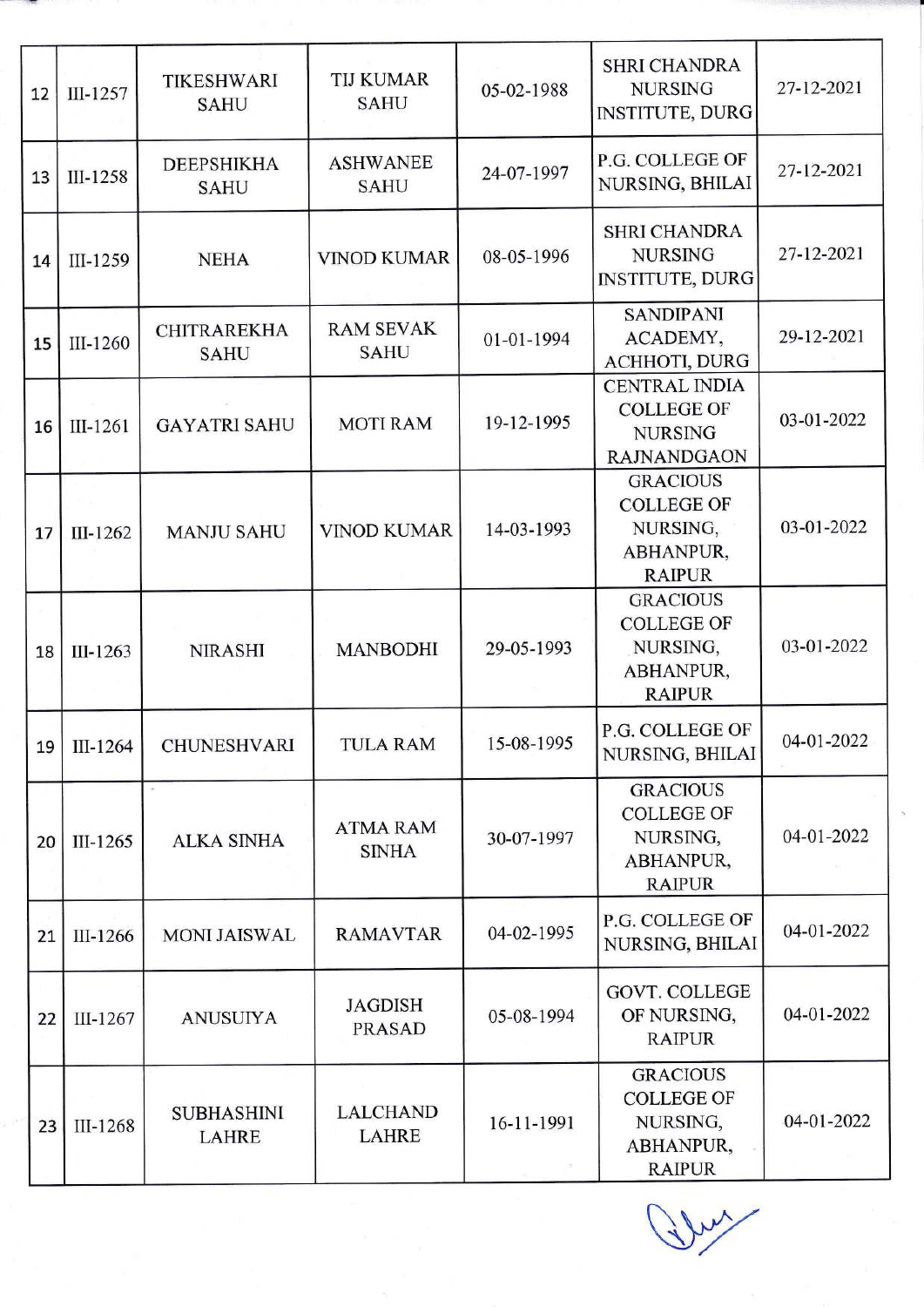| 24 | III-1269    | <b>ROSHANI SAHU</b>             | <b>SUNDER LAL</b><br><b>SAHU</b>   | 11-02-1996 | <b>GOVT. COLLEGE</b><br>OF NURSING,<br><b>RAIPUR</b>                           | 04-01-2022 |
|----|-------------|---------------------------------|------------------------------------|------------|--------------------------------------------------------------------------------|------------|
| 25 | III-1270    | <b>MONIKA</b>                   | <b>NETRAM</b>                      | 10-05-1995 | <b>GOVT. COLLEGE</b><br>OF NURSING,<br><b>RAIPUR</b>                           | 04-01-2022 |
| 26 | III-1271    | <b>MENKA</b>                    | <b>KESHAV RAM</b>                  | 16-03-1995 | P.G. COLLEGE OF<br>NURSING, BHILAI                                             | 04-01-2022 |
| 27 | III-1272    | HARSH PRABHA<br><b>KANWAR</b>   | <b>RAJ KUMAR</b><br><b>KANWAR</b>  | 19-02-1997 | <b>SHRI</b><br><b>SHANKARACHAR</b><br>YA COLLEGE OF<br>NURSING, BHILAI         | 04-01-2022 |
| 28 | III-1273    | <b>MOTIM</b>                    | <b>KESHAV RAM</b>                  | 08-03-1993 | P.G. COLLEGE OF<br>NURSING, BHILAI                                             | 04-01-2022 |
| 29 | III-1274    | <b>ANJALI DONGRE</b>            | <b>RATAN LAL</b>                   | 02-07-1995 | <b>GOVT. COLLEGE</b><br>OF NURSING,<br><b>RAIPUR</b>                           | 04-01-2022 |
| 30 | III-1275    | <b>MONIKA</b><br><b>MAHARAN</b> | <b>SOURAVA</b><br>MAHARANA         | 19-02-1987 | <b>RASTOGI</b><br><b>COLLEGE OF</b><br>NURSING, BHILAI                         | 04-01-2022 |
|    | 31 III-1276 | BHUNESHWARI   BHIKHARI RAM      |                                    | 07-06-1992 | <b>RASTOGI</b><br><b>COLLEGE OF</b><br>NURSING,<br><b>RAJNANDGAON</b>          | 04-01-2022 |
| 32 | III-1277    | <b>RUHI</b>                     | <b>LOCHAN DAS</b>                  | 02-06-1993 | <b>RASTOGI</b><br><b>COLLEGE OF</b><br>NURSING,<br><b>RAJNANDGAON</b>          | 04-01-2022 |
| 33 | III-1278    | <b>MANISHA SAHU</b>             | <b>VISHNU SAHU</b>                 | 05-10-1995 | P.G. COLLEGE OF<br>NURSING, BHILAI                                             | 04-01-2022 |
| 34 | III-1279    | <b>REENA KUMARI</b>             | <b>YADRAM</b>                      | 25-10-1995 | P.G. COLLEGE OF<br>NURSING, BHILAI                                             | 05-01-2022 |
| 35 | III-1280    | <b>NISHA</b>                    | <b>MANOJ KUMAR</b>                 | 13-02-1990 | <b>GRACIOUS</b><br><b>COLLEGE OF</b><br>NURSING,<br>ABHANPUR,<br><b>RAIPUR</b> | 05-01-2022 |
| 36 | III-1281    | <b>NEETU</b>                    | <b>SURESH</b><br><b>KUMAR SAHU</b> | 06-01-1997 | <b>GOVT. COLLEGE</b><br>OF NURSING,<br><b>RAIPUR</b>                           | 05-01-2022 |

**New 1**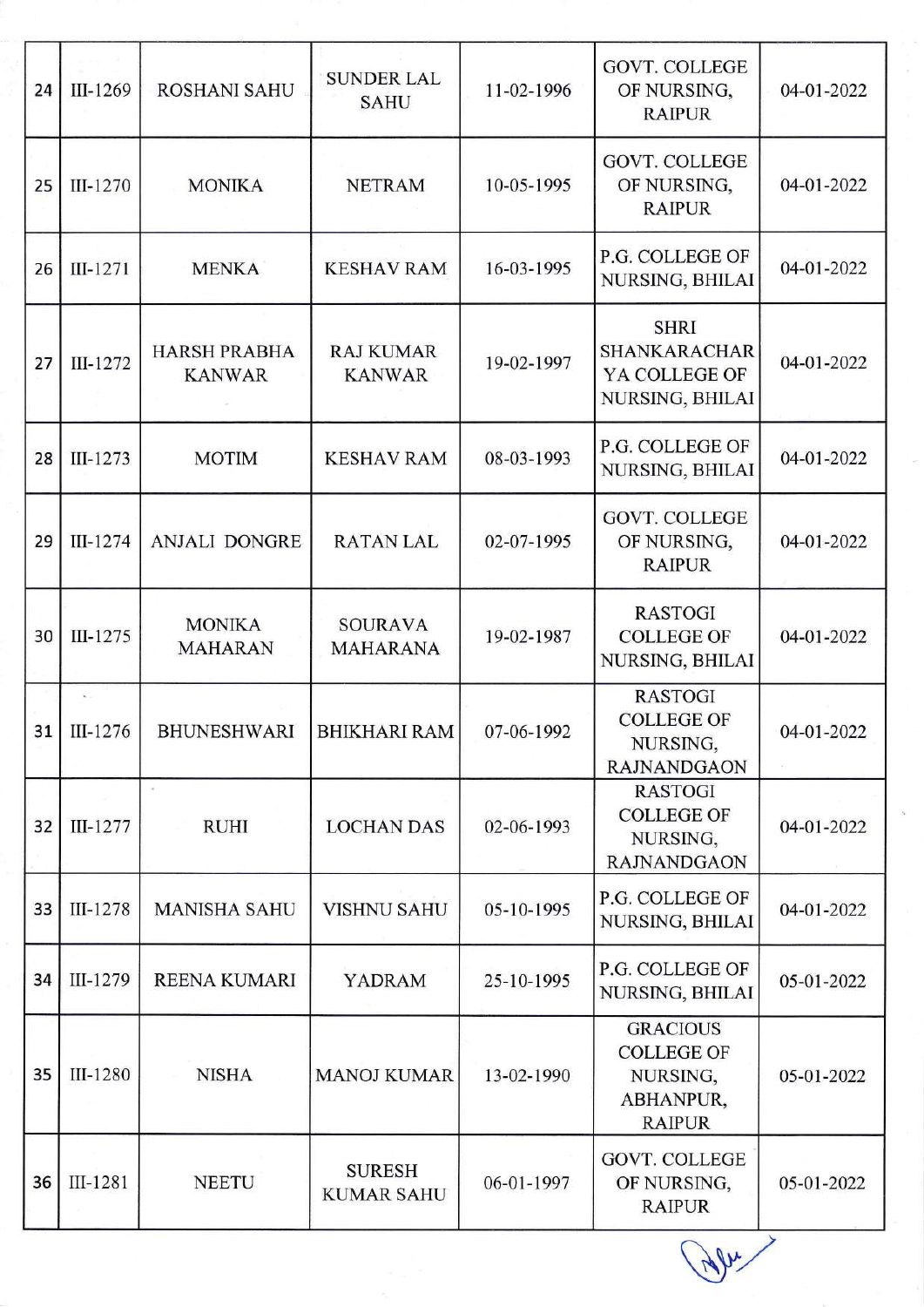| 37 | III-1282 | <b>GITANJALI</b>                   | <b>KHILAWAN</b><br><b>RAM</b>                     | 11-11-1994 | <b>GOVT. COLLEGE</b><br>OF NURSING,<br><b>RAIPUR</b>                           | 05-01-2022 |
|----|----------|------------------------------------|---------------------------------------------------|------------|--------------------------------------------------------------------------------|------------|
| 38 | III-1283 | <b>PAMMI</b>                       | PESALANAND                                        | 10-01-1991 | <b>GRACIOUS</b><br><b>COLLEGE OF</b><br>NURSING,<br>ABHANPUR,<br><b>RAIPUR</b> | 05-01-2022 |
| 39 | III-1284 | <b>RENU TOPPO</b>                  | <b>MUKESH TOPPO</b>                               | 14-11-1987 | <b>SANDIPANI</b><br>ACADEMY,<br><b>BILASPUR</b>                                | 10-01-2022 |
| 40 | III-1285 | <b>NEERAJ YADAV</b>                | <b>ASHWANI</b><br><b>KUMAR</b>                    | 12-06-1995 | <b>SHRI CHANDRA</b><br><b>NURSING</b><br><b>INSTITUTE, DURG</b>                | 10-01-2022 |
| 41 | III-1286 | <b>CHANDRAVATI</b>                 | <b>KANSHI RAM</b>                                 | 16-12-1996 | <b>GRACIOUS</b><br><b>COLLEGE OF</b><br>NURSING,<br>ABHANPUR,<br><b>RAIPUR</b> | 10-01-2022 |
| 42 | III-1287 | <b>HEMLATA</b><br><b>NIRMALKAR</b> | <b>PRAMOD</b><br><b>KUMAR</b><br><b>NIRMALKAR</b> | 09-09-1996 | <b>GOVT. COLLEGE</b><br>OF NURSING,<br><b>RAIPUR</b>                           | 10-01-2022 |
| 43 | III-1288 | LINJU M<br><b>SANTHOSH</b>         | <b>SANTHOSH</b><br><b>CHERIAN</b>                 | 08-11-1996 | <b>SHRI</b><br><b>SHANKARACHAR</b><br>YA COLLEGE OF<br>NURSING, BHILAI         | 10-01-2022 |
| 44 | III-1289 | <b>ANUBHAVI KIRAN</b>              | <b>AKHILESH</b>                                   | 26-10-1995 | <b>APOLLO</b><br><b>COLLEGE OF</b><br>NURSING,<br>ANJORA, DURG                 | 10-01-2022 |
| 45 | III-1290 | <b>HEMLATA</b>                     | <b>MANNU LAL</b>                                  | 17-01-1995 | <b>APOLLO</b><br><b>COLLEGE OF</b><br>NURSING,<br>ANJORA, DURG                 | 10-01-2022 |
| 46 | III-1291 | <b>PRATIBHA</b><br><b>NIRMAL</b>   | <b>BUDHRAM</b><br><b>NIRAMAL</b>                  | 24-03-1997 | <b>SHRI CHANDRA</b><br><b>NURSING</b><br><b>INSTITUTE, DURG</b>                | 10-01-2022 |
| 47 | III-1292 | <b>TRIPTI DOHARE</b>               | <b>ASHOK</b><br><b>DOHARE</b>                     | 07-05-1994 | P.G. COLLEGE OF<br>NURSING, BHILAI                                             | 10-01-2022 |
| 48 | III-1293 | NEELAM SHUKLA   MADHURI DEVI       |                                                   | 01-07-1995 | P.G. COLLEGE OF<br>NURSING, BHILAI                                             | 10-01-2022 |

Jhn